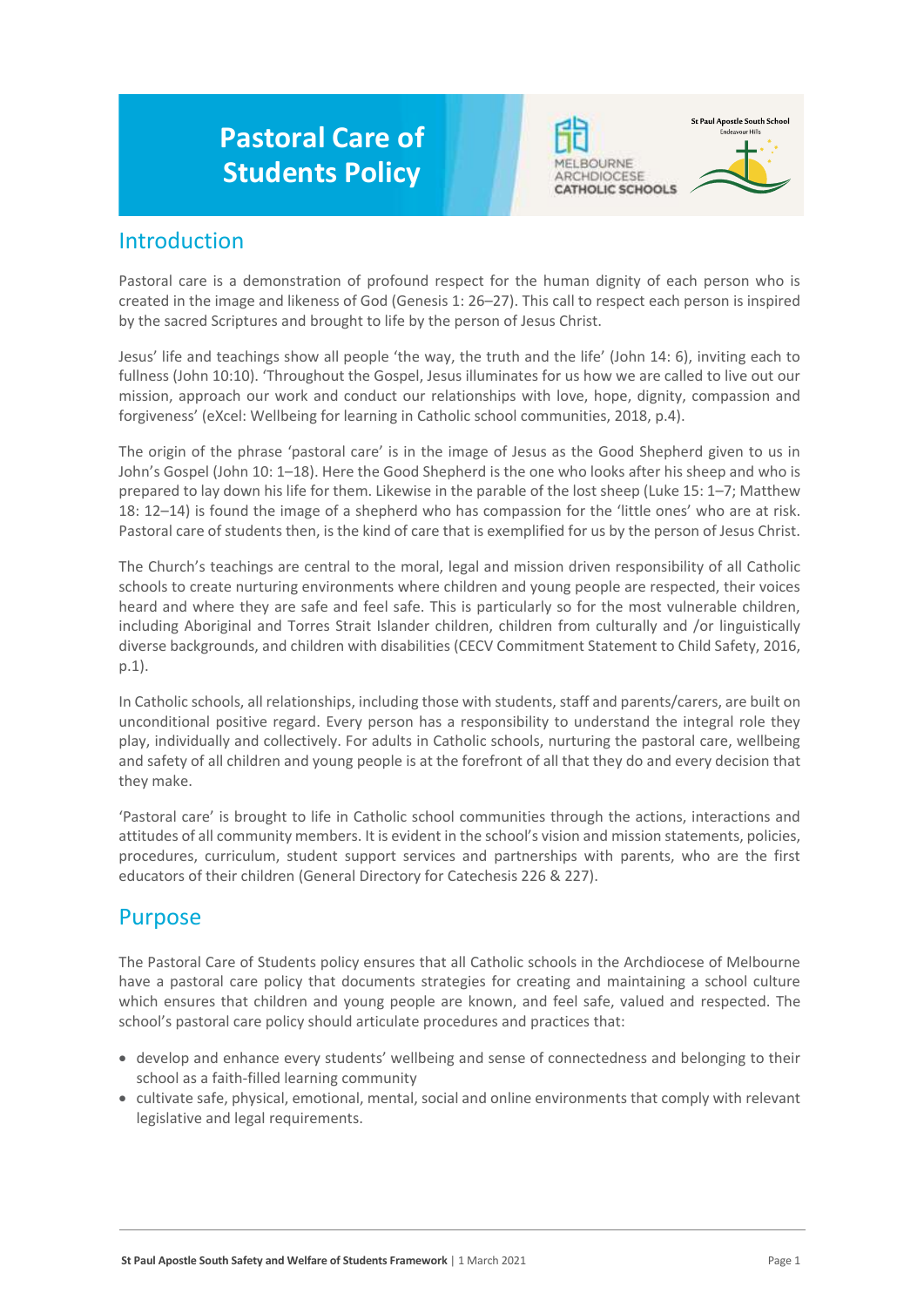# Scope

This policy applies to all Catholic schools in the Archdiocese of Melbourne.

# **Definitions**

**Inclusion** is the right to access and receive a full and engaging education (Introduction to the Principle of Inclusion: Child Safety in Catholic Schools in Victoria, 2018, p.4).

Catholic schools welcome all members of the community as equal, embracing diversity as a means for dialogue, engagement and deeper understandings of self, others and God. The uniqueness and sacred dignity of each person is celebrated, driven by the Gospel message of love and justice. These convictions guide the encounters, actions and pedagogical approaches that enable all children to learn and thrive (Introduction to the Principle of Inclusion: Child Safety in Catholic Schools in Victoria, 2018, p.4).

**Pastoral care** is a demonstration of profound respect for the human dignity of each person who is created in the image and likeness of God.

Pastoral care includes the decisions, structures and practices that nurture, support and assist a student to flourish and reach their spiritual, physical, cognitive, social and emotional potential so that they may come to a deeper understanding of their own humanness. The pastoral care of students in Catholic schools is focused on actions that promote health, wellbeing, resilience, academic outcomes, social capital and ethical decision making (Cross, 2014).

**Student wellbeing** is 'a sustainable state of positive mood and attitude, resilience, and satisfaction with self, relationships and experiences at school' (Noble & Wyatt, 2008, p.21).

In Catholic school settings, a positive sense of pastoral care and wellbeing supports a base for rich learning that enables children and young people to flourish, give expression to their authentic selves and realise their unique potential. This holistic view recognises the sacredness, dignity and giftedness of each person (Horizons of Hope: Wellbeing, 2017, p.3).

# **Principles**

Pastoral care in Catholic school communities:

- involves a commitment to creating safe, supportive, inclusive and hope-filled learning environments of welcome where human dignity is respected, diversity and inclusiveness are valued and authentic relationships are fostered
- involves a commitment to creating safe, supportive, inclusive and hope-filled learning environments of welcome where human dignity is respected, diversity and inclusiveness are valued and authentic relationships are fostered
- nurtures the wellbeing of every child in a Catholic school, 'their unique story, giftedness and temperament must be understood and valued in a way that enables love, respect, compassion, forgiveness and hope to thrive' (Horizons of Hope: Wellbeing, 2017, p.3)
- ensures that all members of the school community are responsible for creating a positive pastoral climate. Staff, students and parents/carers share responsibility for developing and maintaining open and cooperative relationships characterised by respect, trust, goodwill and a willingness to engage collaboratively. It is vital that all members of the school community work together to provide a consistent and supportive environment in which students may develop and grow towards maturity
- identifies and nurtures partnerships with appropriate services and agencies in order to support the pastoral care and wellbeing needs of every student
- responds to the pastoral and wellbeing needs of students and maintains appropriate confidentiality and privacy. Information is communicated, with necessary permissions, to those who have a right or a need to be informed, either legally or pastorally.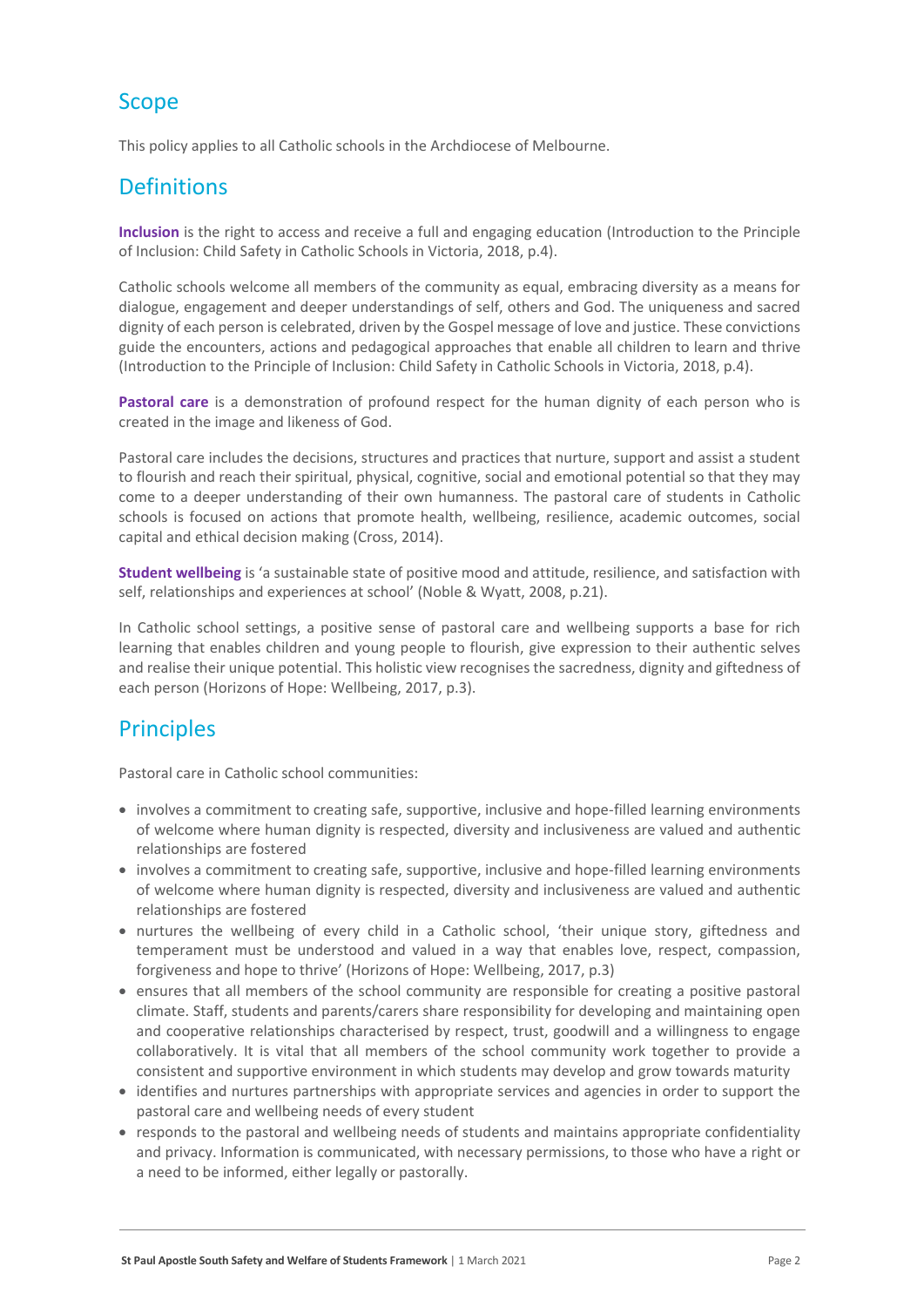# **Policy**

School communities in the Archdiocese of Melbourne demonstrate effective pastoral care through the following strategies.

- 1. **Melbourne Archdiocese Catholic Schools** supports schools to develop their pastoral care and wellbeing strategies by:
	- 1.1. providing coherent policy frameworks, guidance and resources (refer to External References section)
	- 1.2. developing targeted professional learning
	- 1.3. monitoring compliance through existing protocols including cyclical review as part of school improvement and Victorian Registration and Qualifications Authority (VRQA) requirements.
- 2. **Principals and school leaders** enhance their school's pastoral care and wellbeing by:
	- 2.1. utilising MACS Policy 2.26 Pastoral Care of Students, Horizons of Hope education framework, eXcel: Wellbeing for learning in Catholic school communities, Identity and growth: A perspective for Catholic schools and the Australian Student Wellbeing Framework as the basis to inform and guide their curriculum planning, policies and practices
	- 2.2. supporting staff, through appropriate professional learning, to strengthen their understanding of core Catholic principles including the sanctity of human life and the inherent dignity of the human person
	- 2.3. engaging students and their parents/carers to collaboratively develop and periodically review practices
	- 2.4. ensuring whole-school approaches are known, understood and readily accessible to all members of the community.
- 3. **Teachers and school staff** support the pastoral care and wellbeing of students by:
	- 3.1. creating and maintaining safe, inclusive and respectful learning environments that enable the unique potential, gifts and innate qualities of each child to unfold and thrive
	- 3.2. understanding their duty of care and accountability in regard to legislation and compliance
	- 3.3. using relationship-based approaches to establish consistent expectations for behaviour
	- 3.4. working in partnership with parents/carers and families to build resilience and promote a positive sense of self.
- 4. **Students** contribute to developing positive pastoral learning environments and their own and other's wellbeing by:
	- 4.1. treating all members of the school community with respect and courtesy
	- 4.2. following school policies, procedures and guidelines
	- 4.3. taking responsibility for their actions
	- 4.4. reporting all concerns about wellbeing and safety
	- 4.5. cooperating with teachers, school staff and their parents/carers.
- 5. **Parents/guardians/carers** contribute to developing positive pastoral learning environments for their own and other children's wellbeing by:
	- 5.1. working respectfully, collaboratively and in partnership with staff and members of the school community to create high expectations
	- 5.2. explicitly teaching, modelling and promoting socially responsible behaviours
	- 5.3. promoting and upholding the core values of the school by supporting school policies and procedures.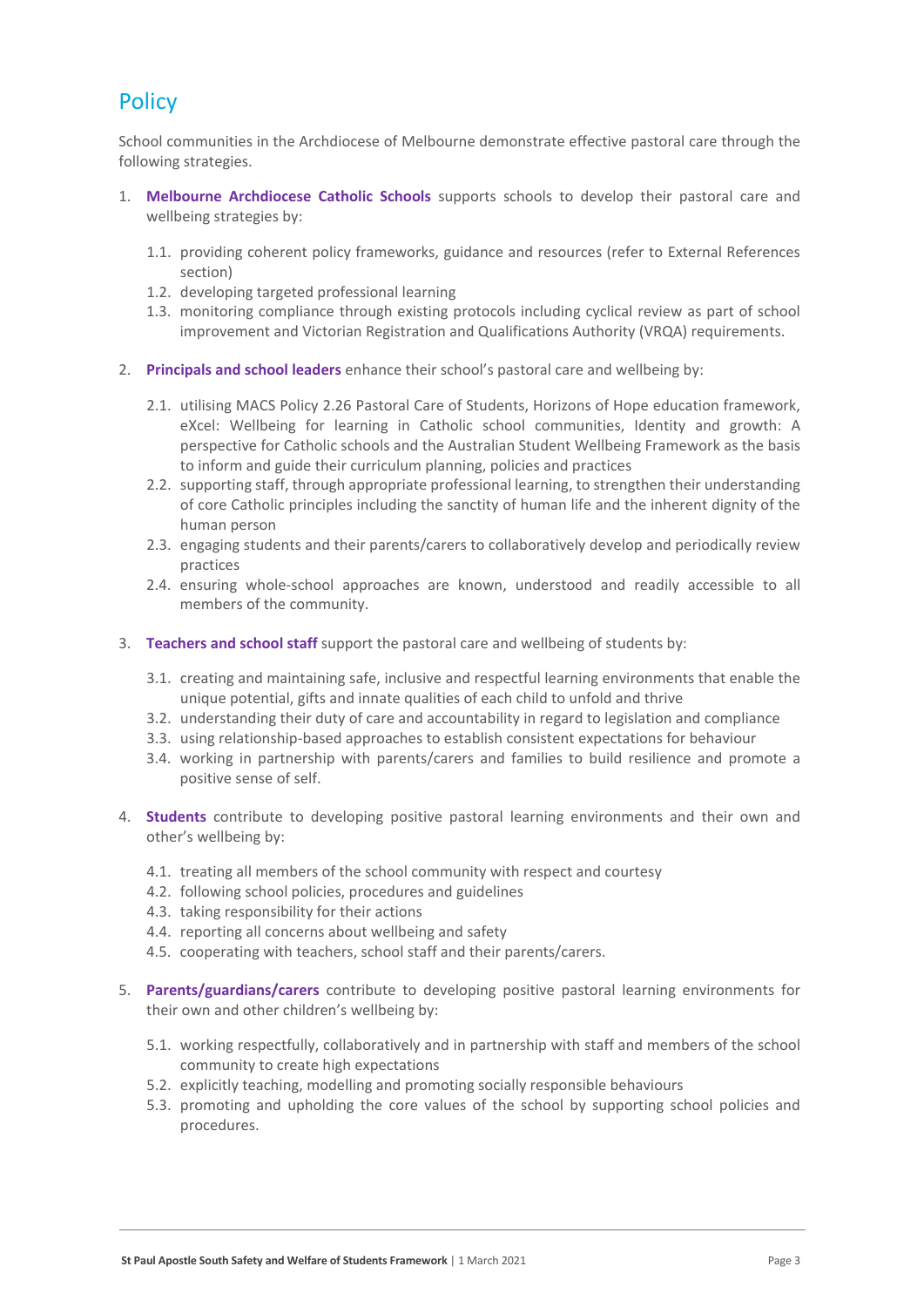## Procedures

#### **1. School policy and procedures**

- 1.1. Schools must have a pastoral care policy in place
- 1.2. In developing and enacting the pastoral care policy, schools must ensure the policy is:
	- a. tailored to the local context of the school
	- b. made publicly available (i.e. on the school website)
	- c. communicated to the school community on a regular basis
	- d. regularly reviewed and considered
	- e. integrated into other school policies and procedures, curriculum and key school documents.

### **2. School environment**

- 2.1. Catholic schools are bound to provide a safe and nurturing environment where the risk of harm is minimised and students feel safe.
- 2.2. School communities are required to take reasonable and proportionate measures to provide safe and enabling learning environments which encompass the spiritual, mental, physical and emotional wellbeing of the student.

### External references

### **Related Policies – Department of Education and Training (DET)**

[Policy and Advisory Library](https://www2.education.vic.gov.au/pal)

### **Related Resources – Melbourne Archdiocese Catholic Schools**

[eXcel: Wellbeing for learning in Catholic school communities](https://www.cem.edu.au/Our-Schools/Curriculum-Learning-Programs/Student-Wellbeing/eXcel.aspx)

[Horizons of Hope: Vision and Context](https://www.cem.edu.au/Our-Schools/Curriculum-Learning-Programs/Horizons-of-Hope/Vision-Context.aspx)

[Horizons of Hope: Wellbeing](https://www.cem.edu.au/Our-Schools/Curriculum-Learning-Programs/Student-Wellbeing.aspx)

[Horizons of Hope: Learning Diversity](https://www.cem.edu.au/Our-Schools/Curriculum-Learning-Programs/Horizons-of-Hope/Learning-Diversity.aspx)

[Identity and growth: A perspective for Catholic schools](https://cevn.cecv.catholic.edu.au/Melb/CI/Identity-Growth)

### **Related Resources – Australian Government**

[Australian Student Wellbeing Framework \(2018\)](https://www.studentwellbeinghub.edu.au/docs/default-source/aswf_booklet-pdf.pdf)

[Student Wellbeing Hub](https://www.studentwellbeinghub.edu.au/)

#### **Related Legislation**

Children and Young Persons Act 1989 (Vic.)

Children, Youth and Families Act 2005 (Vic.)

Education and Training Reform Act 2006 (Vic.)

Information Privacy Act 2000 (Vic.)

Victorian Institute of Teaching Act 2001 (Vic.)

Working with Children Act 2006 (Vic.)